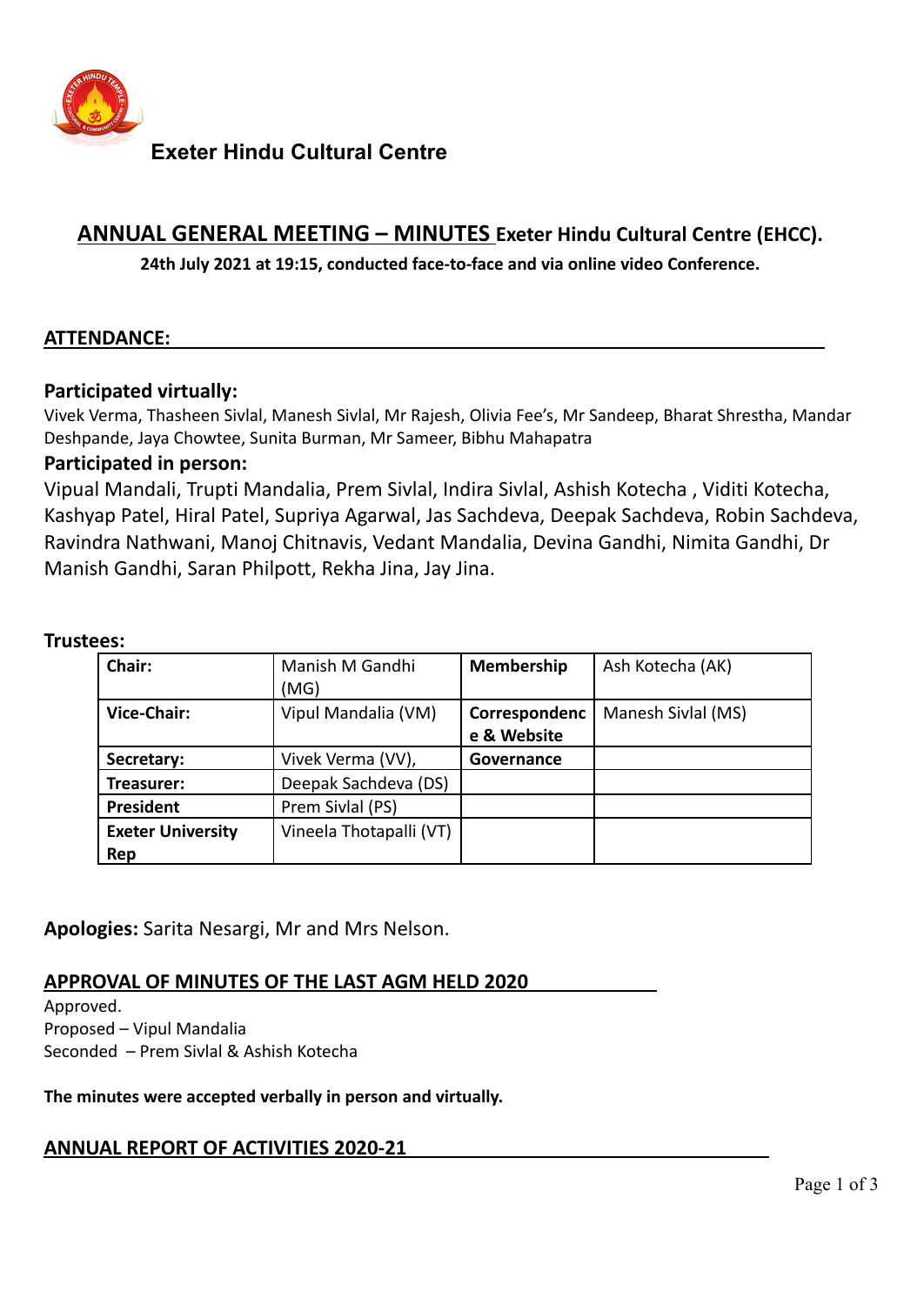

# **Exeter Hindu Cultural Centre**

#### **Welcome by the President**

The detailed report from the President can be found in Appendix B. Presented by Mr Prem Sivlal.

#### **Chairman's Annual Report**

The detailed report from the Chairman can be found in Appendix C. Presented by Dr. Manish Gandhi

#### **Treasurer's Report 2020-2021**

The detailed report from the Treasurer can be found in Appendix D. Presented by Dr. Deepak Sachdeva

#### **Membership Report 2020-2021**

The detailed report from the Treasurer can be found in Appendix A. Presented by Dr. Ashish Kotecha

#### **Secretaries Report 2020-2021**

The detailed report from the secretary can be found in Appendix E. Presented by Vivek Verma

# The complete recording for the AGM 2021 can be found at the below link.

<https://drive.google.com/file/d/1h-kVXtn2WpjvHBQ0MLHHmtJb0GRAcusV/view?usp=sharing>

**The Chair thanked all present for attending and for their continued support. The next AGM will take place in June-2022.**

**The meeting closed at 21.37 Hrs.**